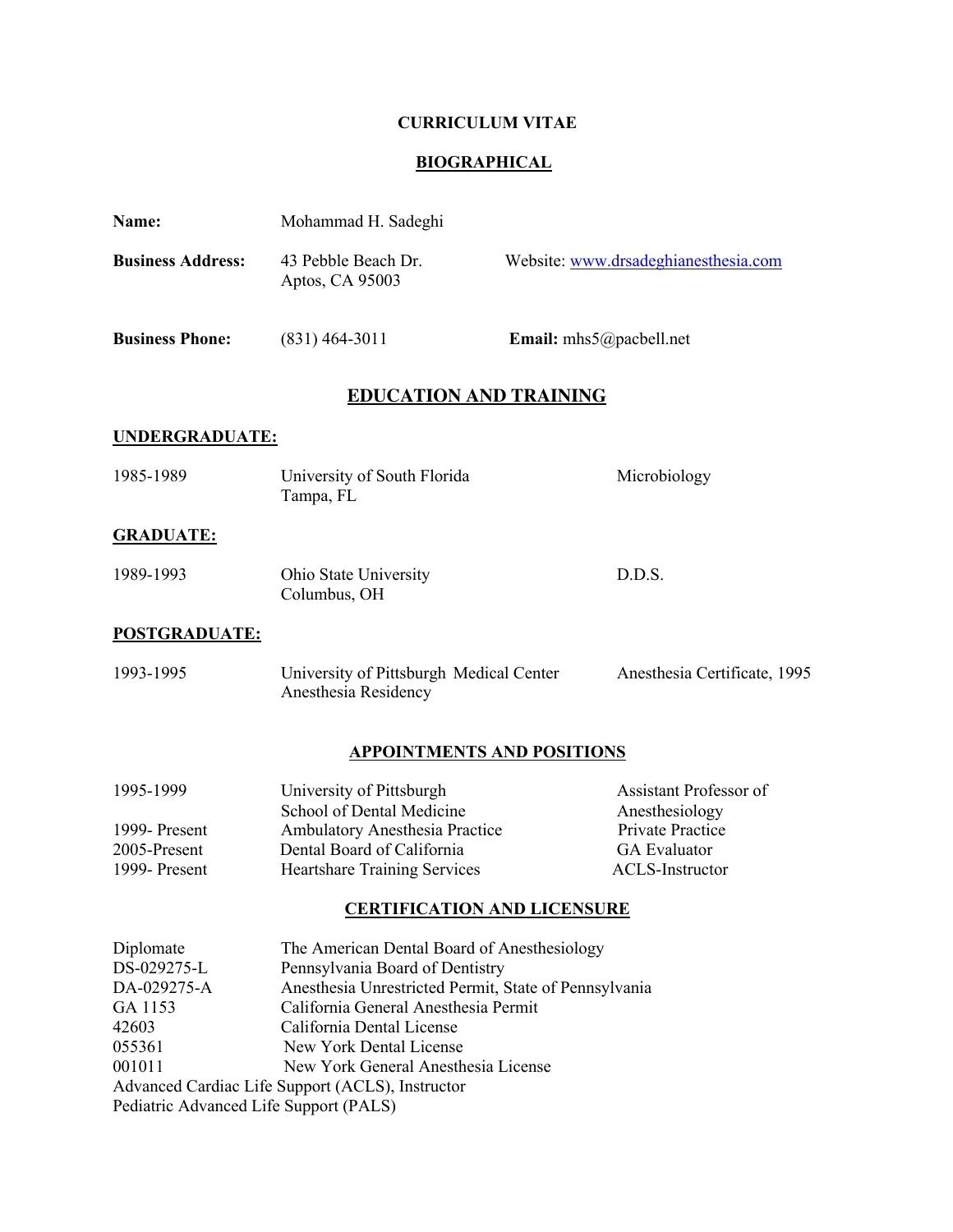#### **MEMBERSHIPS IN PROFESSIONAL AND SCIENTIFIC SOCIETIES**

American Dental Association California Dental Association American Dental Society of Anesthesiology American Society of Dentist Anesthesiologists

#### **PUBLICATIONS**

Sadeghi, M., Ferre, F., Shanfeld, J. and Davidovitch, Z.: Effects of Indomethacin and PTH on Calmodulin in the PDL. J Dental Research 70:590, 1991. Research was presented at the 69th General Session of IADR in Acapulco, Mexico.

## **PROFESSIONAL ACTIVITIES**

### **TEACHING:**

Inhalation and IV Sedation, Graduate Course, Course Director, University of Pittsburgh, School of Dental Medicine, Pittsburgh, Pennsylvania.

Advanced Pathophisiology, Graduate Course, Course Director, University of Pittsburgh, School of Dental Medicine, Pittsburgh, Pennsylvania.

Pathology & Management of Medical Emergencies, Course Director, University of Pittsburgh, School of Dental Medicine Pittsburgh, Pennsylvania.

Anesthesiology, Continuing Education Courses, University of Pittsburgh, Pittsburgh, Pennsylvania, 1996.

Medical Emergencies in Dental Office, Continuing Education Course Director, University of Pittsburgh, School of Dental Medicine, Pittsburgh, Pennsylvania,

Nitrous Oxide Sedation, Continuing Education Course Director, University of Pittsburgh, School of Dental Medicine, Pittsburgh, Pennsylvania,

Misch Implant Institute, Teaching Anesthesia to participants of the Misch Implant Institute CE course, University of Pittsburgh, Pittsburgh, Pennsylvania.

Student Nurse Anesthetists, Clinical Coordinator, University of Pittsburgh, Pittsburgh, Pennsylvania.

Anesthesia In-services and Journal Clubs, Coordinator, University of Pittsburgh, Pittsburgh, Pennsylvania.

Anesthesiology, Continuing Education Courses, University of Pittsburgh, Pittsburgh, Pennsylvania, 1997.